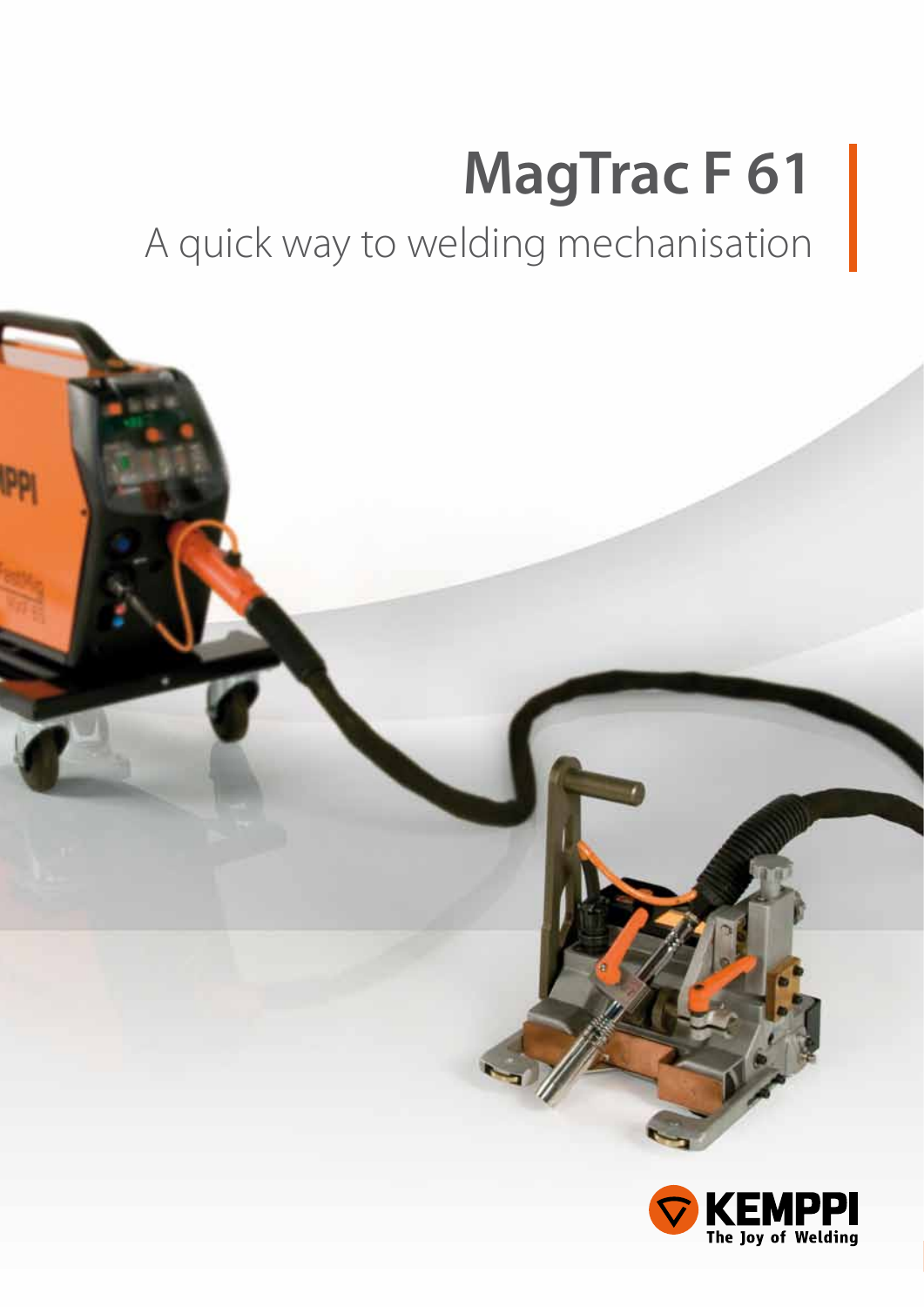Light mechanisation is the most efficient way of improving welding productivity at shipyards and metal workshops. It has also a favourable effect on the safety and ergonomics of welding work. As welding carriage performs the heavy work, the welder can concentrate on monitoring the process and quality.

**Kemppi's MagTrac F 61 is a quick and easy way of changing from manual MIG/MAG welding to productive mechanisation.** Operating MagTrac F 61 is similar to operating any ordinary welding machine, so there's no need for special expertese. With MagTrac F 61 you don't need auxiliary control cables or transformers, because everything is fully integrated in one cable.

## **An express carriage to higher Welding productivity and quality Solve bottlenecks in your production**<br> **Solve bottleneck of your production**<br> **Solve bottleneck of your production**

**MagTrac F 61 is sold in sales packages that contain everything you need for efficient welding mechanisation:** the carriage unit, a Kemppi FastMig power source, an MXF wire feed unit, a special welding gun, and the necessary cables. You can optionally select a package that includes a SuperSnake subfeeder to get up to 15 meters of extra reach.

- Light mechanisation is hands-free welding. The welder controls carriage operation conveniently from a distance.
- By using MagTrac F 61 you get improved ergonomics, less radiation and less welding fumes.

- • A magnetic carriage unit for MIG/MAG welding mechanisation
- • Compatible with FastMig KMS and FastMig Pulse welding equipment
- • Compatible with Wise™ welding processes and other Kemppi welding software products
- Power supply and all necessary cables fully integrated in one cable
- Fast and easy setup: no extra cables or transformers needed
- Includes Kemppi's unique qun quick-fixing mechanism (patent pending)
- Remembers the heat input and other welding values for use with WPS's
- Increased welding productivity and quality

**MagTrac F 61 is compatible with Kemppi's Wise™ welding processes**, which allow you to further increase your welding productivity and quality. Full process control is enabled via Kemppi's LCD control panel, integrated to the MagTrac F 61 carriage. The display orientation can be inverted, which makes control panel usage easy in vertical applications, too. The control system allows full operational control for both carriage drive and welding parameters alike.

- Wise™ compatible
- Memory channels
- Weld on/off
- Travel direction
- 
- Drive speed
- Welding voltage Welding current
- Wire feed speed
- Arc on/off
- Wire inch
- Gas test
- Cycle weld
- Heat input monitoring
- Last weld length
- Total weld length
- 

Combined with Kemppi high-quality process control and industrial welding systems, the MagTrac F 61 offers truly unique qualities.



#### **Make your welding work safe and convenient**

*MagTrac F 61 can also be delivered with Kemppi's SuperSnake subfeeder, which gives you up to 15 meters of further reach.* 

#### **Productivity, quality, comfort**

- If welding is the bottleneck of your production, take up mechanisation. It can be an easy way to improve welding productivity.
- MagTrac F 61 makes mechanisation easy. You need no extra cables, no transformers, no special skills.
- The welding speed and quality stay consistently on high level.



*The strong magnet keeps it on the right track even in demanding jobs.*

#### Why buy

#### **MagTrac F 61 features**



Turnable display orientation

Average current and voltage

| Manual welding 20 cm/min |            |  |
|--------------------------|------------|--|
| MagTrac F 61             | 100 cm/min |  |
|                          |            |  |

When examined in a long run, the average welding speed in manual welding is typically 20–40 cm/min, whereas in light mechanisation you can reach up to 100 cm/min in horizontal fillet welds.

#### **Up to 5 times faster than manual welding**



*Turnable display orientation allows easy control panel usage also in vertical applications.*